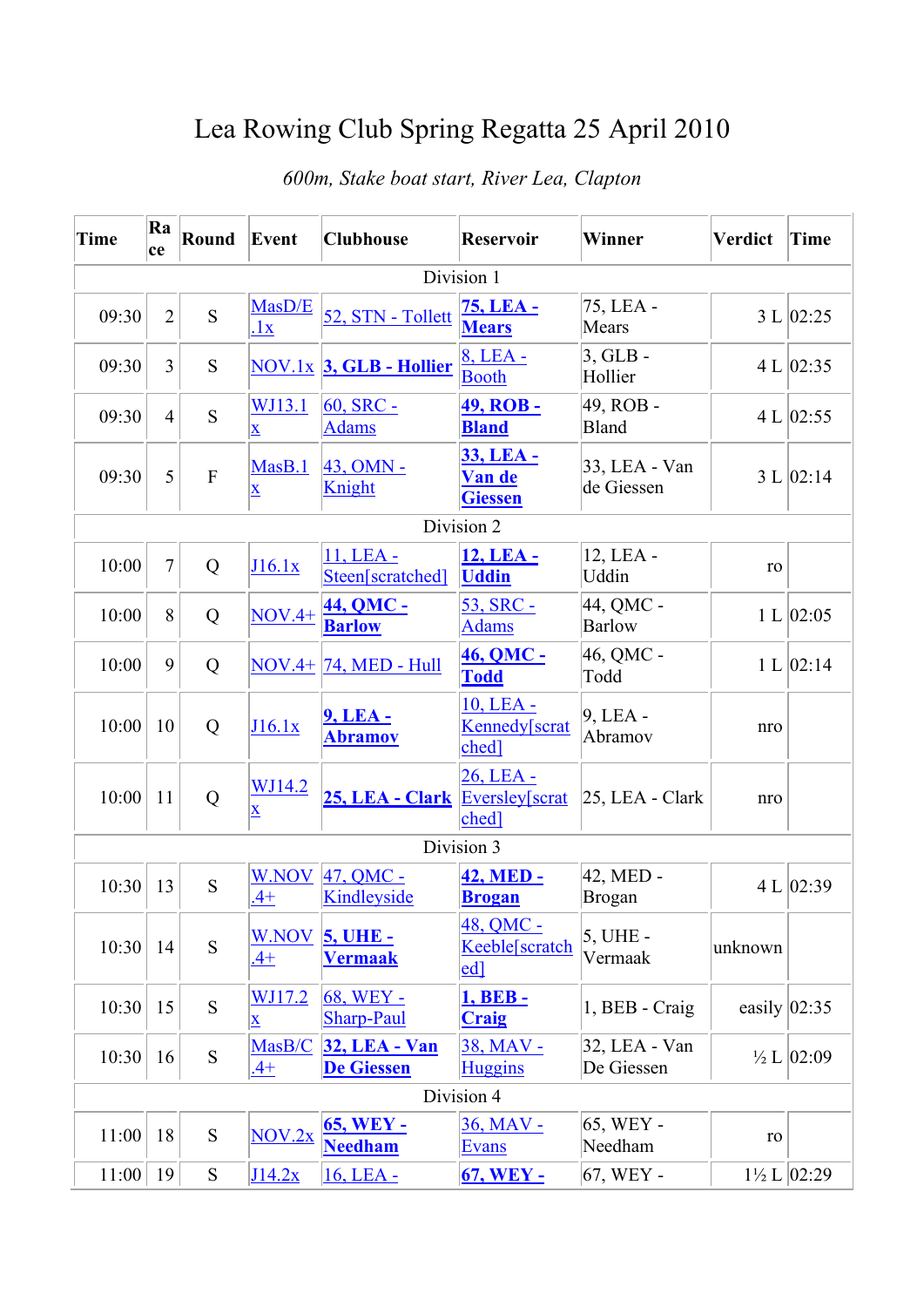|            |            |                           |                                          | Johnson                                       | <b>Roberts</b>                      | Roberts                     |                  |                           |  |  |
|------------|------------|---------------------------|------------------------------------------|-----------------------------------------------|-------------------------------------|-----------------------------|------------------|---------------------------|--|--|
| 11:00      | 20         | S                         | J13.1x                                   | 73, LEA -<br>Skinner[scratche<br>$\mathbf{d}$ | 72, LEA -<br><b>McAteer</b>         | 72, LEA -<br>McAteer        | unknown          |                           |  |  |
| 11:00      | 21         | S                         | J13.1x                                   | <u> 19, LEA -</u><br><b>Keigher</b>           | 20, LEA -<br>Heimission             | 19, LEA -<br>Keigher        | $\frac{1}{2}L$   |                           |  |  |
| 11:00      | 22         | $\overline{F}$            | MasD/E<br>.1x                            | 75, LEA - Mears                               | <b>34, LEA - Foy</b>                | $34$ , LEA - Foy            |                  | $3ft$ 02:28               |  |  |
| Division 5 |            |                           |                                          |                                               |                                     |                             |                  |                           |  |  |
| 11:30      | 25         | S                         | $NOV.4+$                                 | <b>45, QMC -</b><br><b>Vanspall</b>           | 41, MED -<br>Powell                 | 45, QMC -<br>Vanspall       | easily $ 02:15$  |                           |  |  |
| 11:30      | 26         | S                         | J16.1x                                   | <b>9, LEA -</b><br><b>Abramov</b>             | 56, SRC -<br>Claydon                | 9, LEA -<br>Abramov         |                  | 2 L   02:28               |  |  |
| 11:30      | 27         | S                         | J16.1x                                   | 13, LEA -<br><b>Boudiaf</b>                   | 12, LEA -<br><b>Uddin</b>           | 12, LEA -<br>Uddin          |                  | $1\frac{1}{2}$ L $ 02:19$ |  |  |
| 11:30      | 28         | S                         | WJ17.1<br>$\overline{\mathbf{X}}$        | 24, LEA -<br><b>Linyard-Tough</b>             | 23, LEA -<br><b>Anness</b>          | 24, LEA -<br>Linyard-Tough  | easily           |                           |  |  |
| 11:30      | 29         | S                         | WJ14.2<br>$\overline{\mathbf{X}}$        | 25, LEA - Clark                               | <b>69, WEY -</b><br><b>Shepherd</b> | 69, WEY -<br>Shepherd       | easily $ 02:48$  |                           |  |  |
| 11:30      | 30         | S                         | WJ14.2<br>$\overline{\mathbf{X}}$        | 27, LEA -<br><b>Johnson</b>                   | 28, LEA -<br>Coido                  | 27, LEA -<br>Johnson        | easily $ 02:35 $ |                           |  |  |
|            |            |                           |                                          |                                               | Division 6                          |                             |                  |                           |  |  |
| 12:00      | 24         | S                         | $NOV.4+$                                 | 44, QMC -<br><b>Barlow</b>                    | 46, QMC -<br>Todd                   | 44, QMC -<br><b>Barlow</b>  |                  | 4 L   02:08               |  |  |
| 12:00      | 32         | ${\bf F}$                 |                                          | $NOV.1x$ 3, GLB - Hollier                     | 54, SRC -<br>Claydon                | $3, GLB -$<br>Hollier       |                  | 4 L   02:20               |  |  |
| 12:00      | 33         | ${\bf F}$                 | <b>W.NOV</b><br>$\frac{4+}{4}$           | 42, MED -<br><b>Brogan</b>                    | <u>5, UHE -</u><br><b>Vermaak</b>   | 42, MED -<br><b>Brogan</b>  |                  | 3 L   02:33               |  |  |
| 12:00      | 34         | ${\bf F}$                 | <u>WJ13.1</u><br>$\overline{\mathbf{X}}$ | <u>49, ROB -</u><br><b>Bland</b>              | $31, LEA -$<br><b>Booth</b>         | 49, ROB -<br><b>Bland</b>   | easily $ 02:55$  |                           |  |  |
| 12:00      | 35         | ${\bf F}$                 | MasB/C<br>$.4+$                          | <b>32, LEA - Van</b><br>De Giessen            | 37.<br>MAV/OMBC                     | 32, LEA - Van<br>De Giessen |                  | $\frac{3}{4}$ L $ 02:05 $ |  |  |
| 12:00      | 36         | ${\bf F}$                 | MasE.4<br>$\pm$                          | 39, MAV -<br>Diessner                         | <u>35, LEA -</u><br><b>Smith</b>    | 35, LEA -<br>Smith          | canvas $ 02:13$  |                           |  |  |
|            | Division 7 |                           |                                          |                                               |                                     |                             |                  |                           |  |  |
| 14:00      | 38         | $\boldsymbol{\mathrm{F}}$ | NOV.2x                                   | <b>65, WEY -</b><br><b>Needham</b>            | 66, WEY -<br><b>GUI Comp</b>        | 65, WEY -<br>Needham        |                  | $1\frac{1}{2}$ L $ 02:08$ |  |  |
| 14:00      | 39         | ${\bf S}$                 | IM2.1x                                   | 6, LEA -<br><b>Downes</b>                     | 51, STN -<br>Tollett                | 6, LEA -<br>Downes          | easily $ 02:26$  |                           |  |  |
| 14:00      | 40         | S                         | IM2.1x                                   | 4, UHE - Fussell                              | $50, SOU -$<br><b>Brunyee</b>       | 4, UHE -<br>Fussell         |                  | 2 L   02:16               |  |  |
| 14:00      | 41         | $\boldsymbol{\mathrm{F}}$ | J16.1x                                   | $9,LEA -$                                     | 12, LEA -                           | 12, LEA -                   |                  | 2 L   02:24               |  |  |